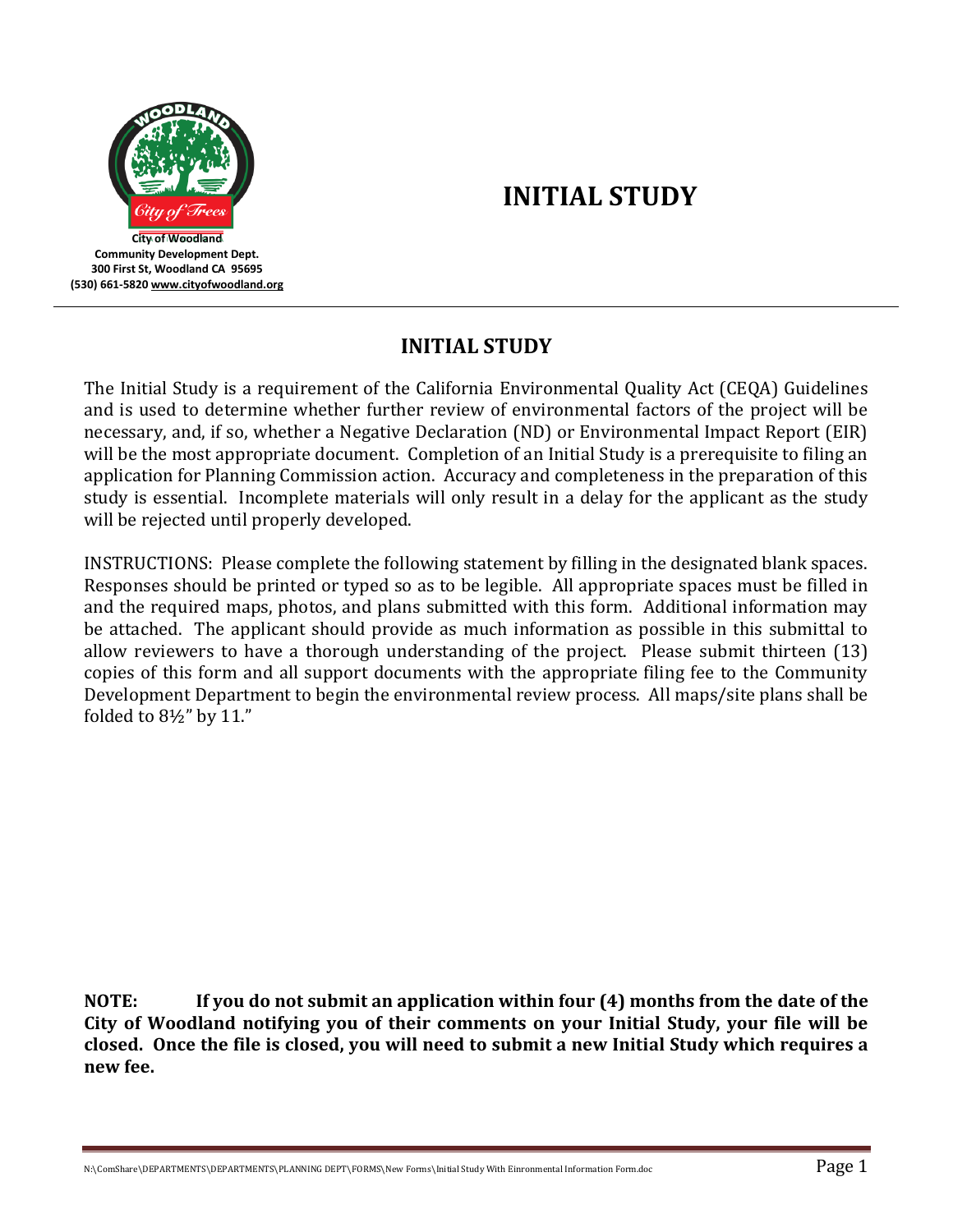## **CITY OF WOODLAND INITIAL STUDY ENVIRONMENTAL INFORMATION FORM**

**Information Required as Part 1 of Initial Study of Environmental Impacts.**

|  | ------------------------------- For Office use ------------------------- |
|--|--------------------------------------------------------------------------|
|--|--------------------------------------------------------------------------|

**Application Number and Title:\_\_\_\_\_\_\_\_\_\_\_\_\_\_\_\_\_\_\_\_\_\_\_\_\_\_\_\_\_\_\_\_\_\_\_\_\_\_\_\_\_\_\_\_\_\_\_\_\_\_\_\_\_\_\_\_\_\_\_**

**\_\_\_\_\_\_\_\_\_\_\_\_\_\_\_\_\_\_\_\_\_\_\_\_\_\_\_\_\_\_\_\_\_\_\_\_\_\_\_\_\_\_\_\_\_\_\_\_\_\_\_\_\_\_\_\_\_\_\_\_\_\_\_\_\_\_\_\_\_\_\_\_\_\_\_\_\_\_\_\_\_\_\_\_\_\_\_\_\_\_\_\_\_\_\_\_**

**Date Submitted: \_\_\_\_\_\_\_\_\_\_\_\_\_\_\_\_\_\_\_\_\_\_\_\_\_\_\_\_\_\_\_\_\_\_\_\_\_\_\_\_\_\_\_\_\_\_\_\_\_\_\_\_\_\_\_\_\_\_\_\_\_\_\_\_\_\_\_\_\_\_\_\_\_\_\_\_**

**The following information is required for all projects, which are subject to review pursuant to the California Environmental Quality Act (CEQA). Complete disclosure of environmental data is required. NOTE: THIS INFORMATION MUST RELATE TO THE DEVELOPMENT AS DESCRIBED IN SECTIONS 11 & 12. Reference materials needed to complete this application are available at the Community Development Department at City Hall, 300 First Street, Woodland. Answers may be continued on additional sheets. Please print or type.**

#### **I. General Information**

**1. Name, address, and telephone number of person to be contacted concerning this project: \_\_\_\_\_\_\_\_\_\_\_\_\_\_\_\_\_\_\_\_\_\_\_\_\_\_\_\_\_\_\_\_\_\_\_\_\_\_\_\_\_\_\_\_\_\_\_\_\_\_\_\_\_\_\_\_\_\_\_\_\_\_\_\_\_\_\_\_\_\_\_\_**

**\_\_\_\_\_\_\_ \_\_\_\_\_\_\_\_\_\_\_\_\_\_\_\_\_\_\_\_\_\_\_\_\_\_\_\_\_\_\_\_\_\_\_\_\_\_\_\_\_\_\_\_\_\_\_\_\_\_\_\_\_\_\_\_\_\_\_\_\_\_\_\_\_\_\_\_\_\_\_\_\_\_\_\_\_\_\_\_\_**

**\_\_\_\_\_\_\_\_\_\_\_ \_\_\_\_\_\_\_\_\_\_\_\_\_\_\_\_\_\_\_\_\_\_\_\_\_\_\_\_\_\_\_\_\_\_\_\_\_\_\_\_\_\_\_\_\_\_\_\_\_\_\_\_\_\_\_\_\_\_\_\_\_\_\_\_\_\_\_\_\_\_\_\_\_\_\_\_\_**

**\_\_\_\_\_\_\_\_\_\_\_ \_\_\_\_\_\_\_\_\_\_\_\_\_\_\_\_\_\_\_\_\_\_\_\_\_\_\_\_\_\_\_\_\_\_\_\_\_\_\_\_\_\_\_\_\_\_\_\_\_\_\_\_\_\_\_\_\_\_\_\_\_\_\_\_\_\_\_\_\_\_\_\_\_\_\_\_\_**

**\_\_\_\_\_\_\_\_\_\_\_ \_\_\_\_\_\_\_\_\_\_\_\_\_\_\_\_\_\_\_\_\_\_\_\_\_\_\_\_\_\_\_\_\_\_\_\_\_\_\_\_\_\_\_\_\_\_\_\_\_\_\_\_\_\_\_\_\_\_\_\_\_\_\_\_\_\_\_\_\_\_\_\_\_\_\_\_\_**

**\_\_\_\_\_\_\_\_\_\_\_\_\_\_\_\_\_\_\_\_\_\_\_\_\_\_\_\_\_\_\_\_\_\_\_\_\_\_\_\_\_\_\_\_\_\_\_\_\_\_\_\_\_\_\_\_\_\_\_\_\_\_\_\_\_\_\_\_\_\_\_\_\_\_\_\_\_\_\_\_\_\_\_\_\_\_\_\_**

**\_\_\_\_\_\_\_\_\_\_\_\_\_\_\_\_\_\_\_\_\_\_\_\_\_\_\_\_\_\_\_\_\_\_\_\_\_\_\_\_\_\_\_\_\_\_\_\_\_\_\_\_\_\_\_\_\_\_\_\_\_\_\_\_\_\_\_\_\_\_\_\_\_\_\_\_\_\_\_\_\_\_\_\_\_\_\_\_**

- **2. Name, address of legal property owner as shown on tax statement: \_\_\_\_\_**
- **3. Address of project and/or description of location:\_\_\_\_\_\_\_\_\_\_\_\_\_\_\_\_\_\_\_\_\_\_\_\_\_\_\_**
- **4. Assessor's Parcel Number(s) of project site: \_\_\_\_\_\_\_\_\_\_\_\_\_\_\_\_\_\_\_\_\_\_\_\_\_\_\_\_\_\_\_\_\_\_**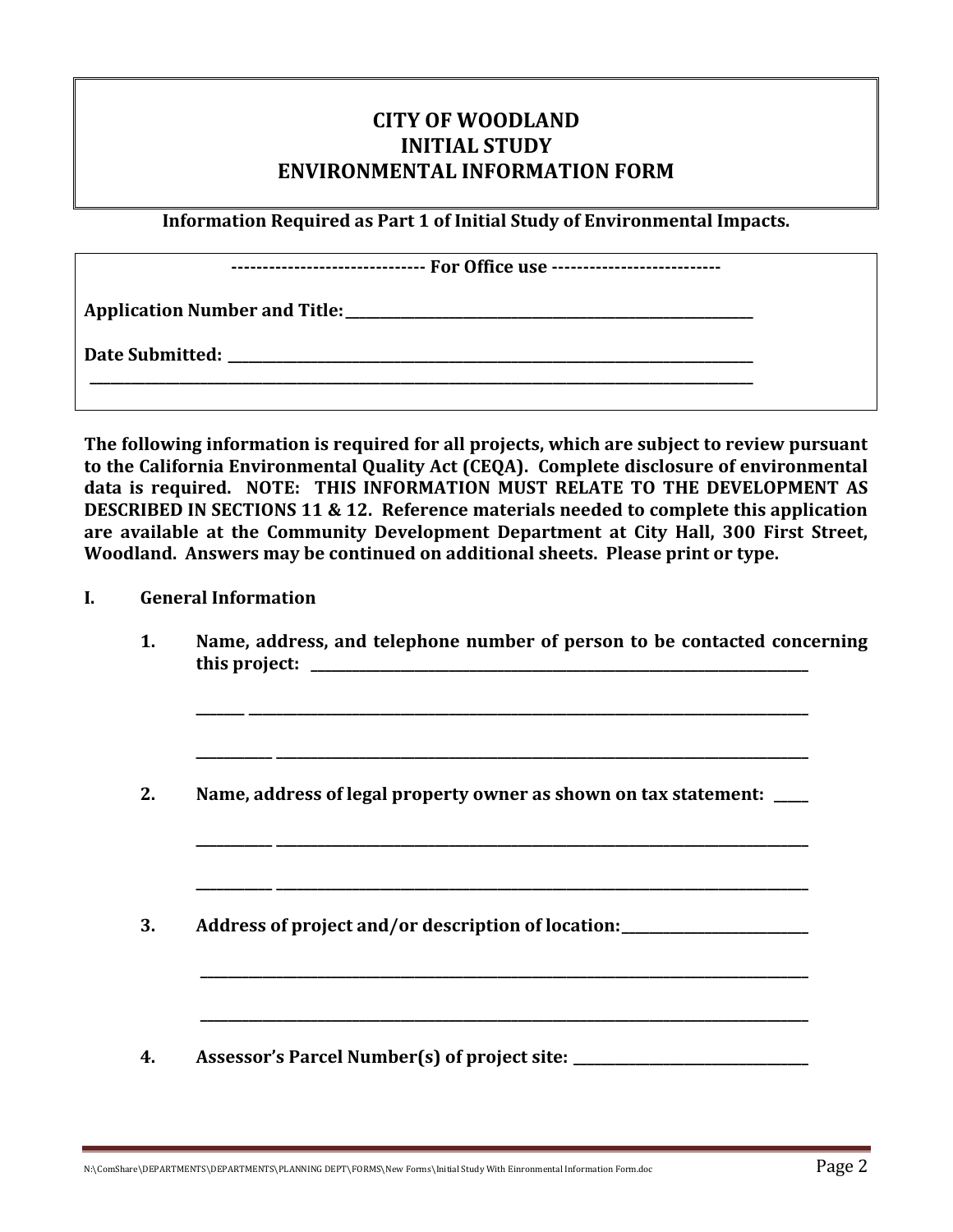| Have any preliminary documents been prepared for this projects (i.e. level 1,<br>2 or 3 soil assessment, soil study or traffic impact analysis)? If yes, please                                                                          |
|------------------------------------------------------------------------------------------------------------------------------------------------------------------------------------------------------------------------------------------|
| List and describe any other related permits and other public approvals<br>required for this project, including those required by city, regional, state or<br>federal agencies (i.e., Corps of Engineers, Caltrans, Air Pollution Control |
| Existing zoning district(s) of project site: ___________________________________                                                                                                                                                         |
|                                                                                                                                                                                                                                          |
|                                                                                                                                                                                                                                          |
| Fully describe the nature and purpose of the proposed project including the                                                                                                                                                              |
|                                                                                                                                                                                                                                          |
| Community benefits to be derived from the project:<br><u>Lettic manual</u>                                                                                                                                                               |
|                                                                                                                                                                                                                                          |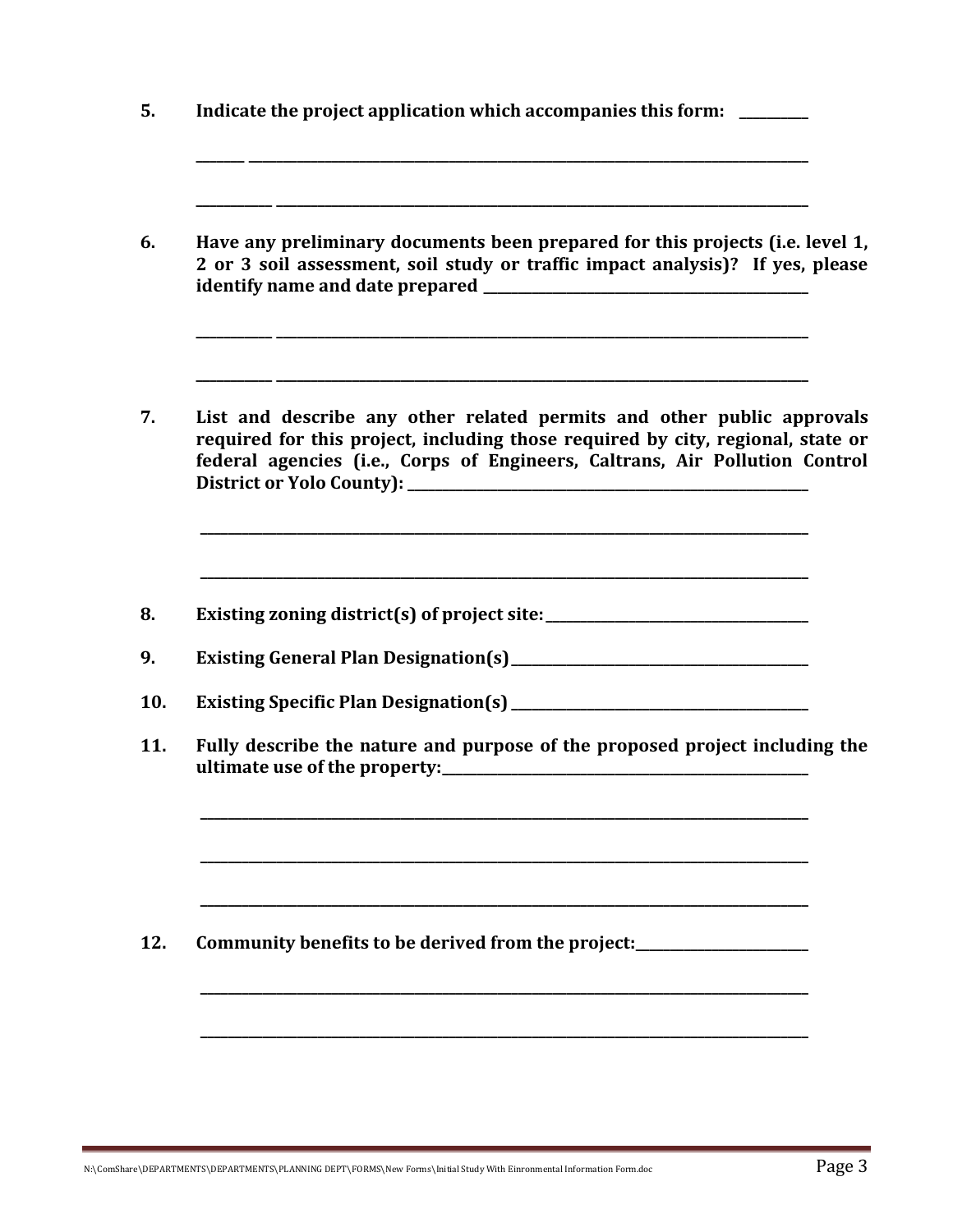#### **II. Project Description**

- **1. Project Description**
	- **a. Site size in acres or square footage:\_\_\_\_\_\_\_\_\_\_\_\_\_\_\_\_\_\_\_\_\_\_\_\_\_\_\_\_\_\_\_\_\_\_\_\_\_**
	- **b. Highest and lowest elevations on site:**  $\qquad \qquad$
	- c. Number of floors of proposed construction:
	- **d. Number of proposed off-street parking spaces provided: \_\_\_\_\_\_\_\_\_\_**
	- **e. Anticipated project schedule (timeline): \_\_\_\_\_\_\_\_\_\_\_\_\_\_\_\_\_\_\_\_\_\_\_\_\_\_\_\_\_\_**
	- **f. Is this project dependent on an existing or future project? If yes, please explain:**

**\_\_\_\_\_\_\_\_\_\_\_\_\_\_\_\_\_\_\_\_\_\_\_\_\_\_\_\_\_\_\_\_\_\_\_\_\_\_\_\_\_\_\_\_\_\_\_\_\_\_\_\_\_\_\_\_\_\_\_\_\_\_\_\_\_\_\_\_\_\_**

**\_\_\_\_\_\_\_\_\_\_\_\_\_\_\_\_\_\_\_\_\_\_\_\_\_\_\_\_\_\_\_\_\_\_\_\_\_\_\_\_\_\_\_\_\_\_\_\_\_\_\_\_\_\_\_\_\_\_\_\_\_\_\_\_\_\_\_\_\_\_\_\_\_\_\_\_\_\_\_**

**\_\_\_\_\_\_\_\_\_\_\_\_\_\_\_\_\_\_\_\_\_\_\_\_\_\_\_\_\_\_\_\_\_\_\_\_\_\_\_\_\_\_\_\_\_\_\_\_\_\_\_\_\_\_\_\_\_\_\_\_\_\_\_\_\_\_\_\_\_\_\_\_\_\_\_\_\_\_\_\_**

**\_\_\_\_\_\_\_\_\_\_\_\_\_\_\_\_\_\_\_\_\_\_\_\_\_\_\_\_\_\_\_\_\_\_\_\_\_\_\_\_\_\_\_\_\_\_\_\_\_\_\_\_\_\_\_\_\_\_\_\_\_\_\_\_\_\_\_\_\_\_\_\_\_\_\_\_\_\_\_\_**

**\_\_\_\_\_\_\_\_\_\_\_\_\_\_\_\_\_\_\_\_\_\_\_\_\_\_\_\_\_\_\_\_\_\_\_\_\_\_\_\_\_\_\_\_\_\_\_\_\_\_\_\_\_\_\_\_\_\_\_\_\_\_\_\_\_\_\_\_\_\_\_\_\_\_\_\_\_\_\_\_\_\_\_\_\_\_\_\_\_**

**g. Anticipated future phases: \_\_\_\_\_\_\_\_\_\_\_\_\_\_\_\_\_\_\_\_\_\_\_\_\_\_\_\_\_\_\_\_\_\_\_\_\_\_\_\_\_\_\_\_\_\_**

**\_\_\_\_\_\_\_\_\_\_\_\_\_\_\_\_\_\_\_ \_\_\_\_\_\_\_\_\_\_\_\_\_\_\_\_\_\_\_\_\_\_\_\_\_\_\_\_\_\_\_\_\_\_\_\_\_\_\_\_\_\_\_\_\_\_\_\_\_\_\_\_\_\_\_\_\_\_\_\_**

**h. If RESIDENTIAL, include the number of units, unit sizes, range of sale prices or rents, and gross density (units)acre:**

**\_\_\_\_\_\_\_\_\_\_ \_\_\_\_\_\_\_\_\_\_\_\_\_\_\_\_\_\_\_\_\_\_\_\_\_\_\_\_\_\_\_\_\_\_\_\_\_\_\_\_\_\_\_\_\_\_\_\_\_\_\_\_\_\_\_\_\_\_\_\_\_\_\_\_\_\_\_\_\_**

**i. If COMMERCIAL and/or OFFICE, indicate the types, square footage of each type (i.e., office, sales area, restaurant), whether neighborhood, city or regionally oriented, and total square footage of building area.**

**\_\_\_\_\_\_\_\_\_\_ \_\_\_\_\_\_\_\_\_\_\_\_\_\_\_\_\_\_\_\_\_\_\_\_\_\_\_\_\_\_\_\_\_\_\_\_\_\_\_\_\_\_\_\_\_\_\_\_\_\_\_\_\_\_\_\_\_\_\_\_\_\_\_\_\_\_\_\_\_ \_\_\_\_\_\_\_\_\_\_ \_\_\_\_\_\_\_\_\_\_\_\_\_\_\_\_\_\_\_\_\_\_\_\_\_\_\_\_\_\_\_\_\_\_\_\_\_\_\_\_\_\_\_\_\_\_\_\_\_\_\_\_\_\_\_\_\_\_\_\_\_\_\_\_\_\_\_\_\_**

**\_\_\_\_\_\_\_\_\_\_\_\_\_\_\_\_\_\_\_\_\_\_\_\_\_\_\_\_\_\_\_\_\_\_\_\_\_\_\_\_\_\_\_\_\_\_\_\_\_\_\_\_\_\_\_\_\_\_\_\_\_\_\_\_\_\_\_\_\_\_\_\_\_\_\_\_\_\_\_**

**j. If INDUSTRIAL, indicate type, estimated employment per shift, loading facilities, square footage of office area and total square footage of building area:**

**\_\_\_\_\_\_\_\_\_\_ \_\_\_\_\_\_\_\_\_\_\_\_\_\_\_\_\_\_\_\_\_\_\_\_\_\_\_\_\_\_\_\_\_\_\_\_\_\_\_\_\_\_\_\_\_\_\_\_\_\_\_\_\_\_\_\_\_\_\_\_\_\_\_\_\_\_\_\_\_\_**

**\_\_\_\_\_\_\_\_\_\_\_\_\_\_\_\_\_\_\_\_\_\_\_\_\_\_\_\_\_\_\_\_\_\_\_\_\_\_\_\_\_\_\_\_\_\_\_\_\_\_\_\_\_\_\_\_\_\_\_\_\_\_\_\_\_\_\_\_\_\_\_\_\_\_\_\_\_\_\_\_\_\_\_\_\_\_\_\_ \_\_\_\_\_\_\_\_\_\_\_\_\_\_\_\_\_\_\_\_\_\_\_\_\_\_\_\_\_\_\_\_\_\_\_\_\_\_\_\_\_\_\_\_\_\_\_\_\_\_\_\_\_\_\_\_\_\_\_\_\_\_\_\_\_\_\_\_\_\_\_\_\_\_\_\_\_\_\_\_\_\_\_\_\_\_\_\_\_**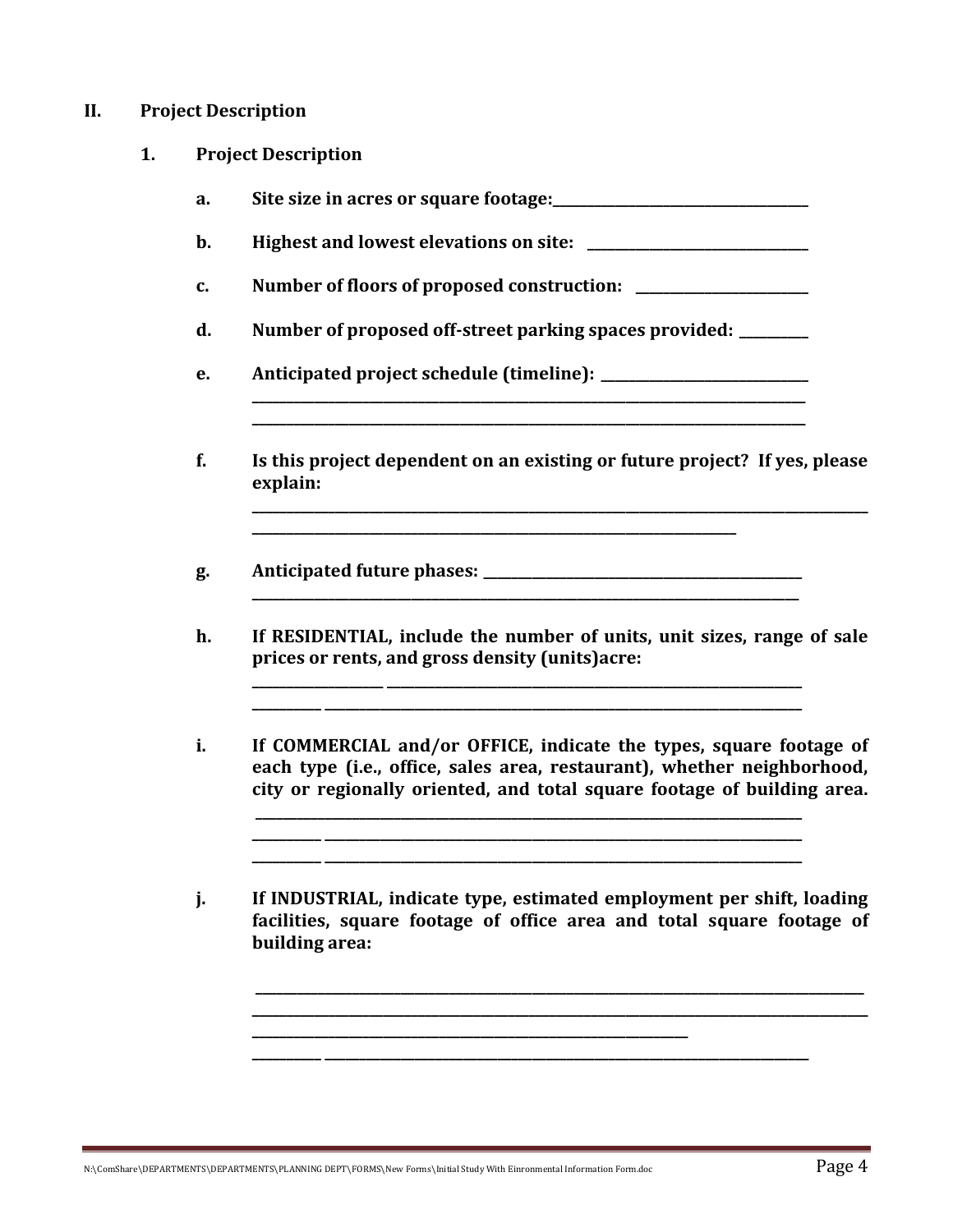If INSTITUTIONAL, indicate the major function, estimated employment per shift, estimated occupancy, and total square footage of building:

| If the project involves a variance, conditional use permit or rezoning<br>application, state this and explain clearly why it is required:     |  |  |  |  |  |
|-----------------------------------------------------------------------------------------------------------------------------------------------|--|--|--|--|--|
| Number and species of existing trees 6 inches or larger in diameter:                                                                          |  |  |  |  |  |
| Number, size, and species of trees to be removed: _______________________________                                                             |  |  |  |  |  |
| Describe any power lines, water, sewer or storm drain mains, pipelines<br>or other transmission lines which are located on or adjacent to the |  |  |  |  |  |
| Name of creeks and natural or man-made drainage channels through or                                                                           |  |  |  |  |  |
| Is there evidence of water traveling over or standing on the site?                                                                            |  |  |  |  |  |
| Primary vehicle access to property comes from which street(s):                                                                                |  |  |  |  |  |
| Identify wildlife and/or native plants that are known to exist on the<br>property (include seasonal migrations and/or observations):          |  |  |  |  |  |
| Are any easements known to traverse the site? If yes, explain the type                                                                        |  |  |  |  |  |
|                                                                                                                                               |  |  |  |  |  |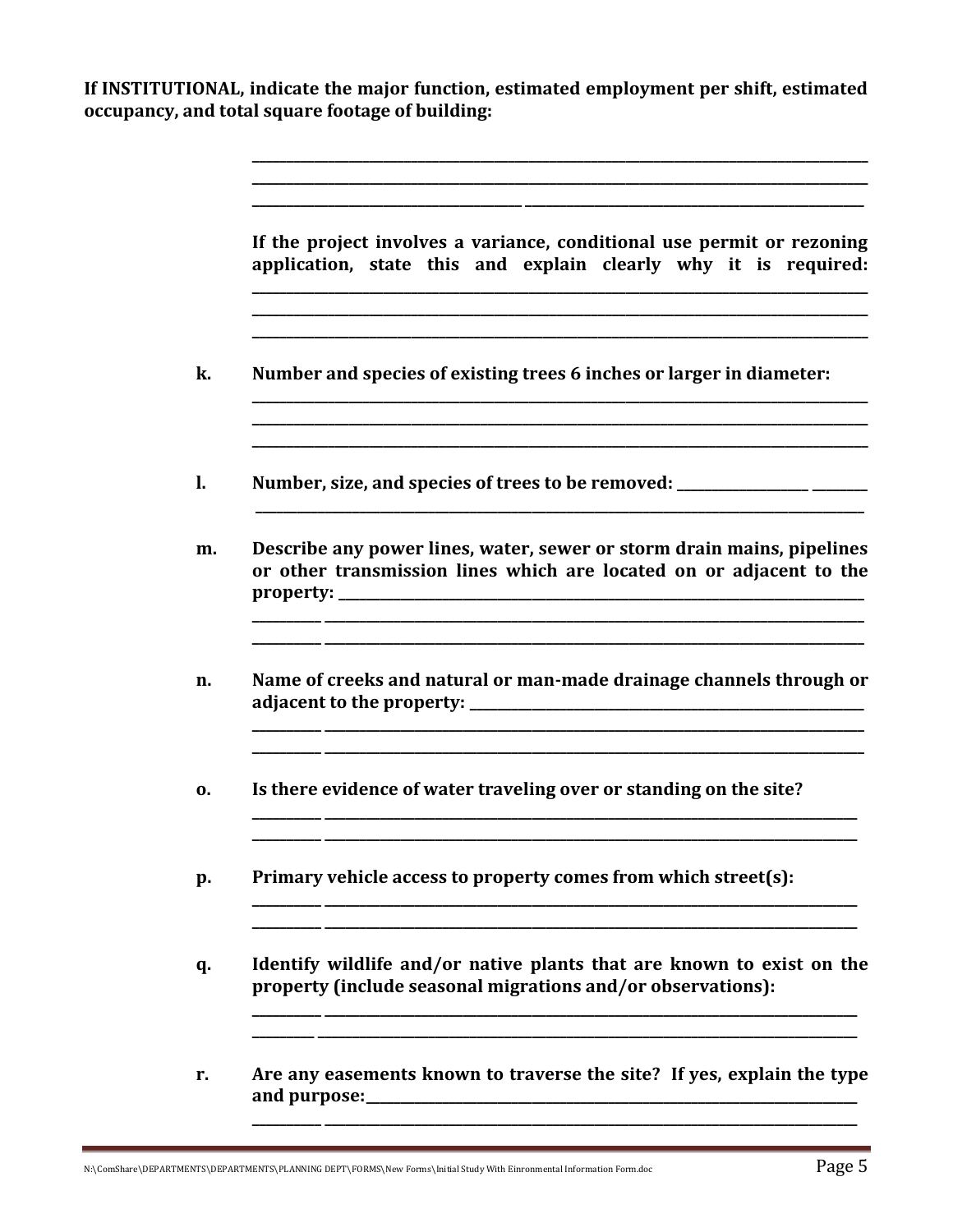**2. Provide details on existing uses of the site. Are there existing structures on the site? If yes, describe use and whether they will be demolished or relocated; if residential, giver the number of current occupants:\_\_\_\_\_\_\_\_\_\_\_\_\_\_\_\_\_\_\_\_\_\_\_\_\_\_\_\_\_\_\_\_\_\_\_\_\_\_\_\_\_\_\_\_\_\_\_\_\_\_\_\_\_\_\_\_**

**\_\_\_\_\_\_\_\_\_\_ \_\_\_\_\_\_\_\_\_\_\_\_\_\_\_\_\_\_\_\_\_\_\_\_\_\_\_\_\_\_\_\_\_\_\_\_\_\_\_\_\_\_\_\_\_\_\_\_\_\_\_\_\_\_\_\_\_\_\_\_\_\_\_\_\_\_\_\_\_\_\_\_\_\_\_\_\_\_\_\_\_\_\_\_\_\_ \_\_\_\_\_\_\_\_**

**3. Is site within water and sewer service areas? \_ \_\_\_\_\_\_\_\_\_\_\_\_\_\_\_\_\_\_\_\_\_\_\_\_\_\_\_\_\_\_\_\_\_\_\_\_\_\_\_ \_\_\_\_\_\_\_\_**

**4. Is site within existing city limits?\_\_\_\_\_\_\_\_\_\_\_\_\_\_\_\_ \_\_\_\_\_\_\_\_\_\_\_\_\_\_\_\_\_\_\_\_\_\_\_\_\_\_\_\_\_\_\_\_\_\_\_\_\_\_\_ \_\_\_\_\_\_\_\_**

**5. Are there 25% or greater slopes on the property? \_\_\_\_\_\_\_\_\_\_\_\_\_\_\_\_\_\_\_\_\_\_\_\_\_\_\_\_\_\_\_\_\_\_\_ \_\_\_\_\_\_\_\_**

**6. Is the site susceptible to landslides? (refer to Chapter 8 in the General Plan Background Report\_\_\_\_\_\_\_\_\_\_\_\_\_\_\_\_\_\_\_\_\_\_\_\_\_\_\_\_\_\_\_\_\_\_\_\_\_\_\_\_\_\_\_\_\_\_\_\_\_\_\_\_\_\_\_\_\_\_\_\_\_\_\_\_\_\_\_\_\_\_\_\_\_\_\_\_\_\_\_\_**

**7. Is any portion of the site within the 100 year floodplain?\_\_\_\_\_\_\_\_\_\_\_\_\_\_\_\_\_\_\_\_\_\_\_\_\_\_\_ \_\_\_\_\_\_\_\_**

- **8. Is any portion of the site within the 500-year floodplain? \_\_\_\_\_\_\_\_\_\_\_\_\_\_\_\_\_\_\_\_\_\_\_\_\_\_ \_\_\_\_\_\_\_\_**
- **9. Is the site within an Airport Land Use plan? If yes, what airport plan(s) is it within and do restrictions affect the proposal?\_\_\_\_\_\_\_\_\_\_\_\_\_\_\_\_\_\_\_\_\_\_\_\_\_\_\_\_\_\_\_\_\_\_\_\_\_\_\_\_\_\_\_\_\_\_\_\_\_\_\_\_\_\_\_\_**

**10. Is the site listed on California EPA's Hazardous Site List? \_\_\_\_\_\_\_\_\_\_\_\_\_\_\_\_\_\_\_\_\_\_\_\_\_\_\_ \_\_\_\_\_\_\_\_**

- **11. What is the farmland designation of the proposed site? (refer to Figure I-5 in the**  General Plan Background Report.
- **12. Is the site under agricultural contract? If yes, what is contract # and expiration date?**

**\_\_\_\_\_\_\_\_\_\_ \_\_\_\_\_\_\_\_\_\_\_\_\_\_\_\_\_\_\_\_\_\_\_\_\_\_\_\_\_\_\_\_\_\_\_\_\_\_\_\_\_\_\_\_\_\_\_\_\_\_\_\_\_\_\_\_\_\_\_\_\_\_\_\_\_\_\_\_\_\_\_\_\_\_\_\_\_\_\_\_\_\_\_\_\_\_ \_\_\_\_\_\_\_ \_\_\_\_\_\_\_\_\_\_ \_\_\_\_\_\_\_\_\_\_\_\_\_\_\_\_\_\_\_\_\_\_\_\_\_\_\_\_\_\_\_\_\_\_\_\_\_\_\_\_\_\_\_\_\_\_\_\_\_\_\_\_\_\_\_\_\_\_\_\_\_\_\_\_\_\_\_\_\_\_\_\_\_\_\_\_\_\_\_\_\_\_\_\_\_\_ \_\_\_\_\_\_\_**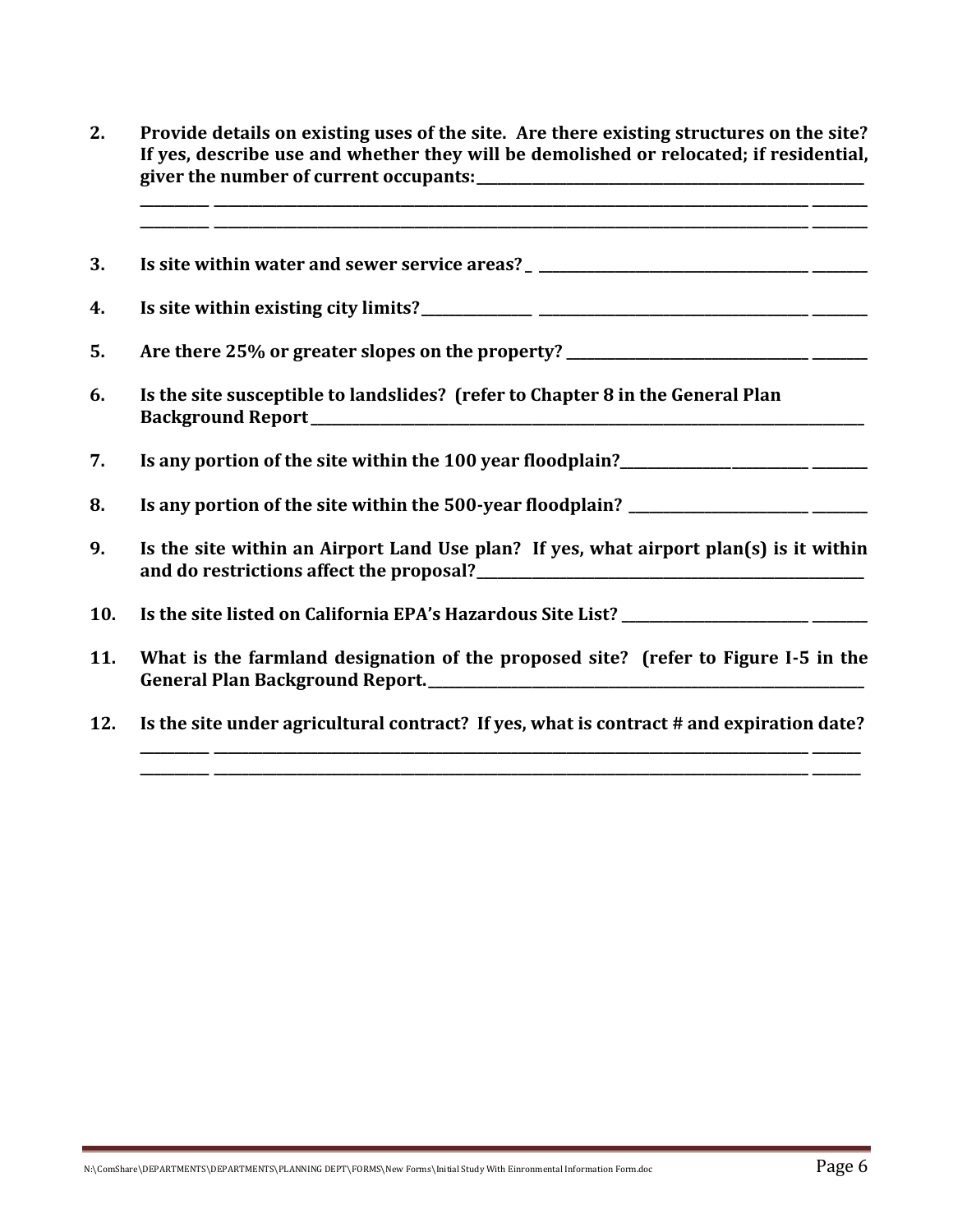### III. **ENVIRONMENTAL ANALYSIS**

**1. Are the following items applicable to the project or its effects? Discuss at end all items checked yes or maybe (attach additional sheets as necessary).**

| <b>Yes</b> | <b>Maybe</b> | <b>No</b> |           |                                                                                                                   |
|------------|--------------|-----------|-----------|-------------------------------------------------------------------------------------------------------------------|
| □          |              | □         | A.        | Change in existing features of any lakes, reservoirs                                                              |
|            |              |           |           | or hills, or substantial alteration of ground                                                                     |
|            |              |           |           | contours.                                                                                                         |
| П          | П            | □         | <b>B.</b> | Change in scenic views or vistas from existing                                                                    |
|            |              |           |           | residential areas or public lands or roads.                                                                       |
| $\Box$     | П            | □         | C.        | Change in character of general area of project.                                                                   |
| $\Box$     | П            | $\Box$    | D.        | Produce or involve large amounts of solid waste or<br>litter.                                                     |
| $\Box$     | $\Box$       | $\Box$    | E.        | Disrupt or adversely affect a historic<br>or<br>archaeological site.                                              |
| □          | $\Box$       | $\Box$    | F.        | Change in dust, ash, smoke, fumes or odors in<br>vicinity.                                                        |
| $\Box$     | П            | $\Box$    | G.        | Change in lake, stream or ground water quality or<br>quantity, or alteration of existing<br>drainage<br>patterns. |
| $\Box$     | П            | $\Box$    | H.        | Substantial change in existing noise or vibration<br>levels in the vicinity.                                      |
| $\Box$     | П            | □         | L.        | Site on filled land or on slope of 10 percent or<br>more.                                                         |
| П          | П            | П         | L.        | Use or disposal of potentially hazardous material<br>such as toxic substances, flammable or explosives.           |
| $\Box$     | П            | □         | К.        | Substantial change in demand for public services<br>(police, fire, water, sewage, schools, etc).                  |
| □          | $\Box$       | $\Box$    | L.        | Substantially increase fuel or energy consumption<br>(electricity, oil, natural gas, etc                          |
| $\Box$     | П            | $\Box$    | M.        | Relationship to a larger project or series of<br>projects.                                                        |
| $\Box$     | П            | □         | N.        | Substantially diminish habitat for fish, wildlife or<br>plants.                                                   |

**\_\_\_\_\_\_\_\_\_\_\_\_\_\_\_\_\_\_\_\_\_\_\_\_\_\_\_\_\_\_\_\_\_\_\_\_\_\_\_\_\_\_\_\_\_\_\_\_\_\_\_\_\_\_\_\_\_\_\_\_\_\_\_\_\_\_\_\_\_\_\_\_\_\_\_\_\_\_\_\_\_\_\_\_\_\_\_\_\_\_\_\_\_\_\_\_\_\_\_\_\_\_\_\_\_**

**\_\_\_\_\_\_\_\_\_\_\_\_\_\_\_\_\_\_\_\_\_\_\_\_\_\_\_\_\_\_\_\_\_\_\_\_\_\_\_\_\_\_\_\_\_\_\_\_\_\_\_\_\_\_\_\_\_\_\_\_\_\_\_\_\_\_\_\_\_\_\_\_\_\_\_\_\_\_\_\_\_\_\_\_\_\_\_\_\_\_\_\_\_\_\_\_\_\_\_\_\_\_\_\_**

**\_\_\_\_\_\_\_\_\_\_\_\_\_\_\_\_\_\_\_\_\_\_\_\_\_\_\_\_\_\_\_\_\_\_\_\_\_\_\_\_\_\_\_\_\_\_\_\_\_\_\_\_\_\_\_\_\_\_\_\_\_\_\_\_\_\_\_\_\_\_\_\_\_\_\_\_\_\_\_\_\_\_\_\_\_\_\_\_\_\_\_\_\_\_\_\_\_\_\_\_\_\_\_\_**

**\_\_\_\_\_\_\_\_\_\_\_\_\_\_\_\_\_\_\_\_\_\_\_\_\_\_\_\_\_\_\_\_\_\_\_\_\_\_\_\_\_\_\_\_\_\_\_\_\_\_\_\_\_\_\_\_\_\_\_\_\_\_\_\_\_\_\_\_\_\_\_\_\_\_\_\_\_\_\_\_\_\_\_\_\_\_\_\_\_\_\_\_\_\_\_\_\_\_\_\_\_\_\_\_**

**\_\_\_\_\_\_\_\_\_\_\_\_\_\_\_\_\_\_\_\_\_\_\_\_\_\_\_\_\_\_\_\_\_\_\_\_\_\_\_\_\_\_\_\_\_\_\_\_\_\_\_\_\_\_\_\_\_\_\_\_\_\_\_\_\_\_\_\_\_\_\_\_\_\_\_\_\_\_\_\_\_\_\_\_\_\_\_\_\_\_\_\_\_\_\_\_\_\_\_\_\_\_\_\_**